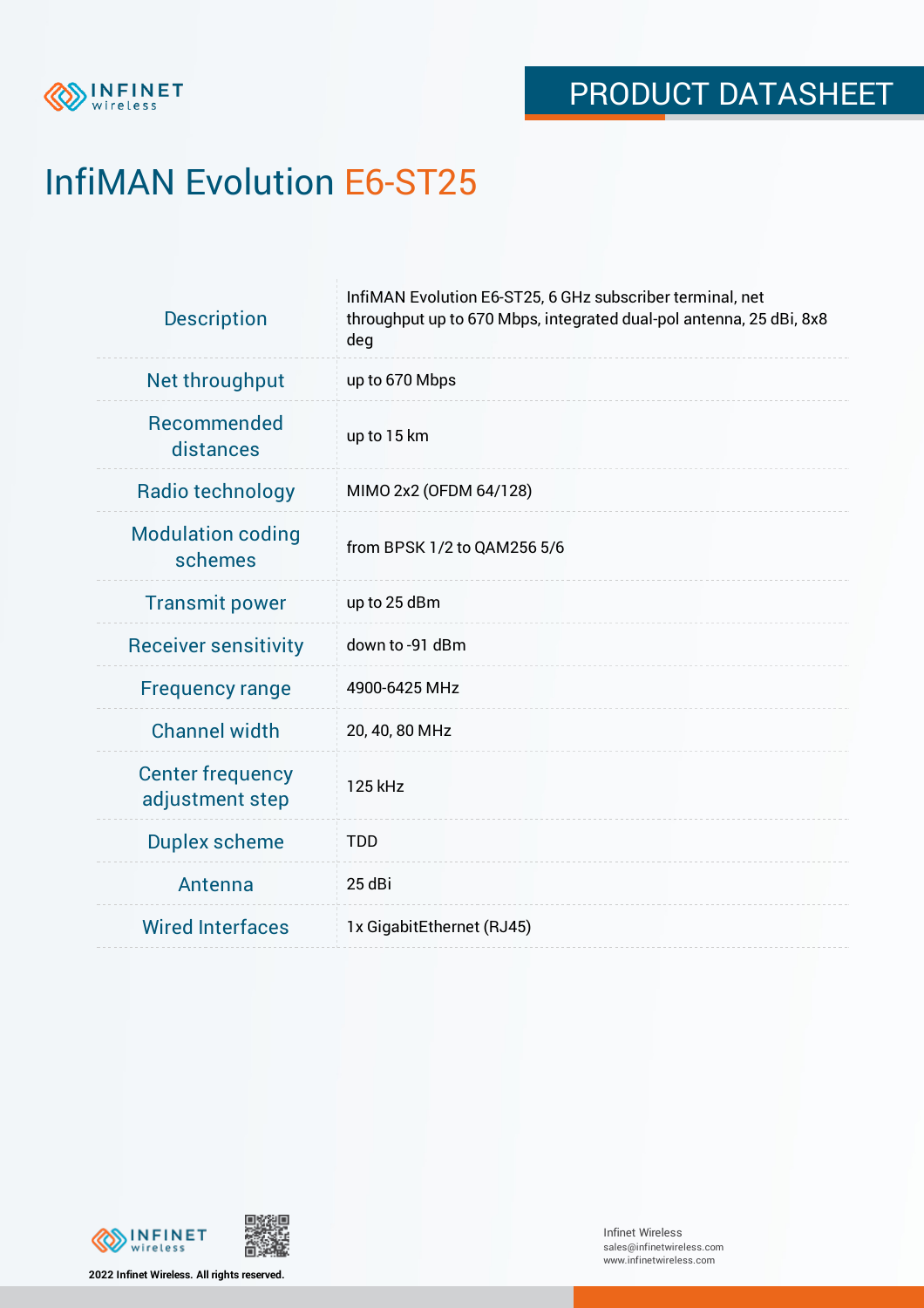

# InfiMAN Evolution E6-ST25

| Consumption                | up to 15 W                                                                                                                                                                                                                                                                                                     |                      |      |                 |  |  |
|----------------------------|----------------------------------------------------------------------------------------------------------------------------------------------------------------------------------------------------------------------------------------------------------------------------------------------------------------|----------------------|------|-----------------|--|--|
| <b>Power options</b>       | 90-240 VAC ~ @ 50/60 Hz, ±4356 VDC                                                                                                                                                                                                                                                                             |                      |      |                 |  |  |
| <b>Outdoor Unit (ODU)</b>  | 350x350x71,5 mm, 2.3 kg                                                                                                                                                                                                                                                                                        |                      |      |                 |  |  |
|                            |                                                                                                                                                                                                                                                                                                                |                      |      |                 |  |  |
| <b>Part Number Options</b> | Prefix                                                                                                                                                                                                                                                                                                         | Freq.<br><b>Band</b> | Ant. | Capacity        |  |  |
|                            | $\cal E$                                                                                                                                                                                                                                                                                                       | 6                    | 25   | 20<br>50<br>670 |  |  |
| <b>Part Number Example</b> | E6-ST25/07000 50                                                                                                                                                                                                                                                                                               |                      |      |                 |  |  |
| <b>Packing List</b>        | - Outdoor unit E6-ST25 - 1 pcs.<br>- Power Supply IDU-CPE-G(24W) - 1 pcs.<br>- Power Cord - 1 pcs.<br>- Cable Gland - 1 pcs.<br>- Standard RJ-45 connector - 1 pcs.<br>- Shielded RJ-45 connector - 1 pcs.<br>- RJ-45 Plug Cap - 1 pcs.<br>- MONT-KIT-85 Mounting kit - 1 pcs.<br>- Quick Start Guide - 1 pcs. |                      |      |                 |  |  |



**2022 Infinet Wireless. All rights reserved.**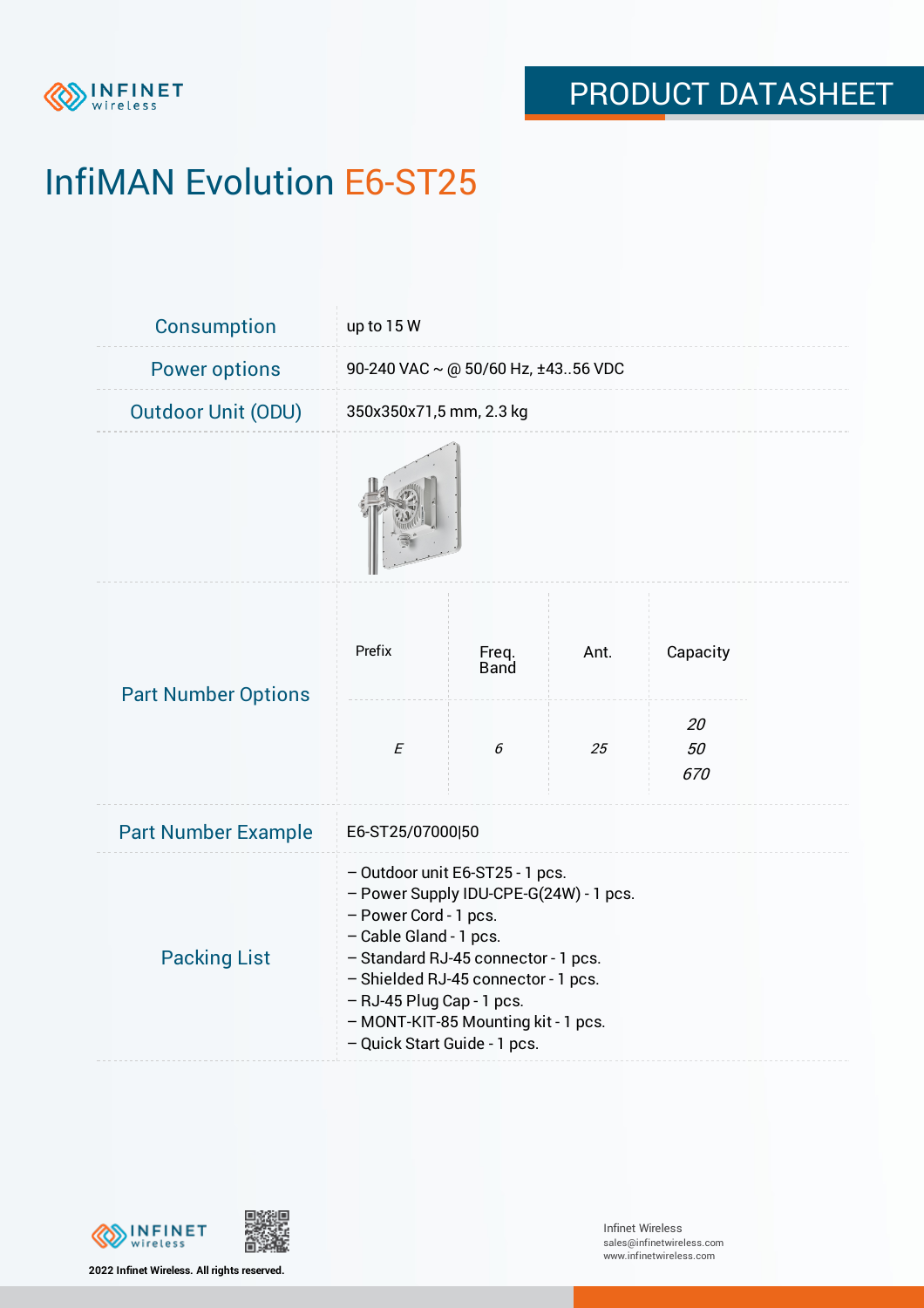

### PRODUCT DATASHEET

## InfiMAN Evolution E6-ST25

### Features

#### **RADIO**

- **Voice/RTP Aware Superpacketing**
- **DFS**
- **Automatic Bitrate Control** Þ
- Þ **Automatic Transmit Power Control**
- Þ **Automatic Distance Learning**
- Þ **Channel Time Adjustment**
- Þ **Spectrum Analyzer mode**
- Þ **Channel testing tools**

### **NETWORKING**

- **Ethernet-over-IP and IP-over-IP tunneling**
- Þ **ARP protocol support**
- **MAC/IP filtering** Þ
- **Full-fledged 2nd layer switch**
- Þ **RIPv2 / OSPFv2 /static routing**
- ٠ **L2/L3 Firewall**
- × **NAT (multipool, H.323-aware)**
- **DHCP client/server/relay**

#### **MANAGEMENT FEATURES**

- **Various Management Protocols: HTTP, HTTPS, SSH, Telnet, SNMP v1/2c/3 (MIB-II and proprietary MIBs)**
- **Graphical User Interface**
- **LED Indication: power status, wireless and wired link status, signal level**
- **Antenna alignment tool**
- ٠ **Automatic software update**
- **Online monitoring with proprietary EMS InfiMONITOR.**

### **QUALITY-OF-SERVICE**

- **17 priority queues**
- **IEEE 802.1p support**
- **IP TOS / DiffServ support**
- ٠ **Full voice support**
- **Traffic limiting (absolute, relative, mixed)** ٠
- **Traffic redirection**



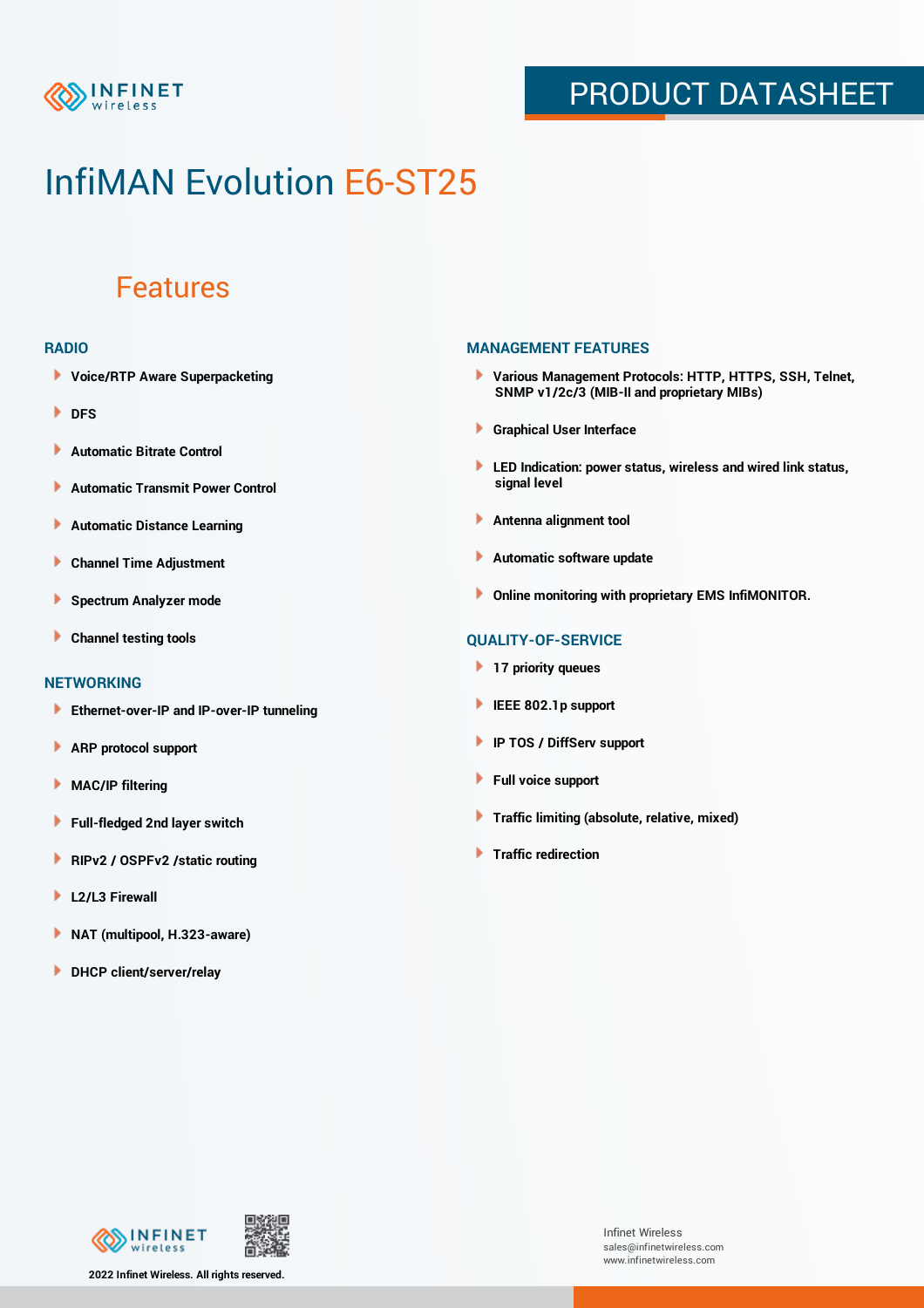

### PRODUCT DATASHEET

## InfiMAN Evolution E6-ST25

### Features

### **ENVIRONMENTAL**

- **Outdoor Units:**
	- operating temperature range -40..+60 °C, (can be extended to -55..+60 °С, models with "t" index in PN), 100% humidity, condensing
	- IP66/IP67 compliant water and dust protection
	- wind load: 200 kph, survival
- **Indoor Unit:**
	- 0..+40 °C, 95% humidity, non-condensing

### **SECURITY FEATURES**

- Þ **Storm/flood protection**
- ۱ **Password protection**
- **Secure command-line access via SSH protocol** Þ

#### **MAC**

- **Adaptive TDMA air protocol:**
	- Dynamic and fixed air frame duration
	- Subscriber activity aware scheduling
	- Permanent channel testing
- **Pseudo-radio interface:**
	- unique InfiNet Wireless feature to join InfiNet networks via 3rd party equipment
- **Automatic over-the-air firmware upgrade**

### **STANDARD COMPLIANCE**

- **Radio**
	- ETSI EN 301 893 v.2.1.1
	- ETSI EN 302 502 v.2.1.3
	- FCC Part 15.407

#### **EMC**

- ETSI EN 301 489-1 v.2.2.3
	- ETSI EN 301 489-17 v.3.2.4
	- FCC Part 15 Class B
- **Safety**
	- EN 62368-1:2014+A11:2017
	- EN60950-22:2017
	- EN62311:2008
- **RoHS (pending)**
	- EN IEC 63000:2018